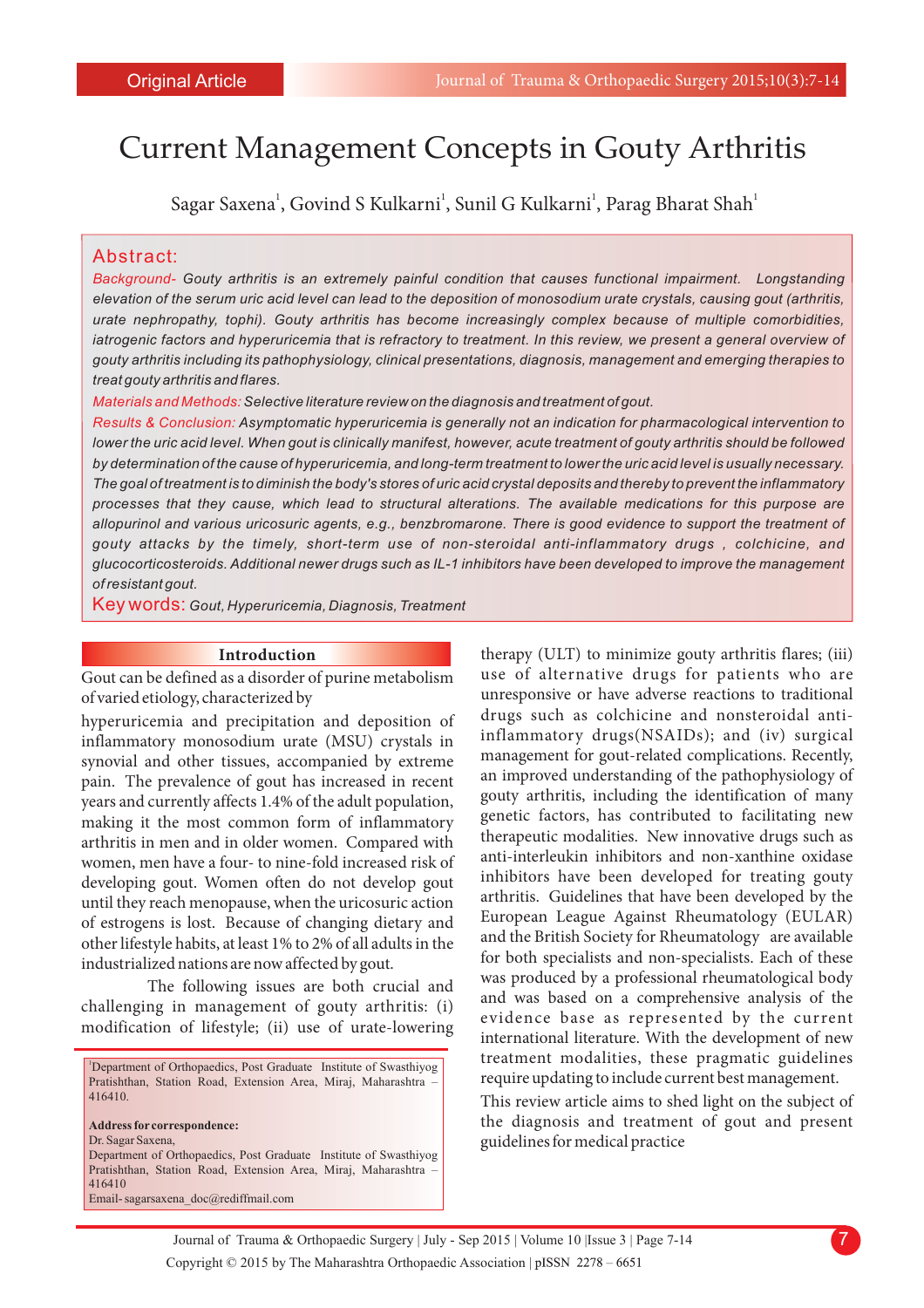#### **Patho-physiology**

Urate is the end product of purine metabolism. Important steps in this are the degradation of xanthine and hypoxanthine by the enzyme xanthine oxidase. Urate is excreted primarily via the kidneys.

Genome-wide association studies for serum urate have identified 28 loci influencing serum urate levels commonly SLC2A9, ABCG2, PDZK1, SLC22A12, PRPSAP1 and Glycolytic genes), genes encoding transporters that excrete uric acid in the kidney and gut. Polymorphisms in the corresponding genes lead to a disturbance in the function of the transporters, with reduced renal urate excretion and consequent accumulation of urate, and are often associated with gout .

In accordance with physicochemical laws, once uric acid has passed its saturation point of 400  $\mu$ mol/L (6.8) mg/dL; at 37 °C, pH 7.4), it starts to precipitate out in the form of monosodium urate crystals. Sites of predilection are peripheral regions of the body (e.g., the joints of the extremities) when ambient temperatures are low and inflamed joints. Urate crystals lead to activation of the NALP3 inflammasome with release of proinflammatory cytokines, among them interleukins 1, 18, and 8, and of tumor necrosis factor, attracting more polymorphonuclear neutrophilic granulocytes.

In gouty arthritis, bone destruction seems to result from an imbalance in bone remodeling. Lee and colleagues proposed that bone destruction in chronic gouty arthritis is at least in part

dependent on expression by T cells of receptor activator of NF-κB ligand (RANKL) . Overexpression of RANKL promotes osteoclastogenesis, which is characterized by T cell infiltrates in a proinflammatory environment. Concomitantly, the RANKL antagonist osteoprotegerin is downregulated. Tophus-associated monocytes contribute tumor necrosis factor-α, IL-1β and IL-6, which play roles as additional promoters of osteoclast differentiation. Recent research has shown that factors such as IL-1 $\beta$  play important roles in this pathway.

#### **Clinical Features**

The manifestations of gouty arthritis range from asymptomatic hyperuricemia to advanced tophaceous gouty arthritis. Despite the fact that hyperuricemia substantially increases the risk of gouty arthritis flares, it is still relatively difficult to predict who will develop them. It must be emphasized that not all individuals with hyperuricemia develop gouty arthritis.

Although clinical symptoms include swelling, redness and warmth, acute gouty arthritis is typically characterized by rapid onset of pain in the affected joint. Gouty arthritis commonly involves extremity joints such as the first metatarsophalangeal joint (podagra), ankle, knee, wrist and elbow ; typically is very painful, starts at night, lasts around a week, and in many cases is self-limiting. Almost 90% of patients who have suffered an attack of gout experience repeat episodes during the following 5 years. Chronic gouty arthritis is characterized by intense inflammation, persistent joint abnormalities, tophi and nephrolithiasis. However, Konatalapalli et al. reported that axial gout may be a common feature of chronic gouty arthritis. Clinicians should be aware of spinal involvement with associated back pain in patients with gouty arthritis.

#### **Diagnosis**

It is quite common for the serum urate level to be normal or low during an attack, so the best time to measure it is 2 to 3 weeks after an attack. If the manifestation is atypical and serum urate normal, joint puncture should be done to demonstrate the presence of crystals under a polarization microscope. The crystals appear as birefringent intra- and extracellular needles 10 to 20 µm in length. The presence of intracellular MSU crystals in synovial fluid or in aspirates from tophi is diagnostic of gouty arthritis. If infection is suspected, aspiration is recommended .

In younger patients with a family history of gout, then owing to the frequent association with impaired renal function, serum creatinine should be determined, 12- or 24-hour urinary clearance of creatinine and urate, and a urinary pH strip test should be performed .

Conventional radiography, ultrasound, CT, and MRI contribute to the diagnosis and assessment of gouty arthritis . The radiologic features in soft tissue, bone and joints of patients with chronic tophaceous gout are not usually seen until 6–12 years after the initial attack. The soft tissue findings consist of calcific deposits and eccentric juxta-articular lobulated masses (hand, elbow, knee, ankle and foot). Bone findings include "mouse bites" from erosion of long-standing soft-tissue tophi, bone infarction, "punch-out" lytic bone lesions and sclerosis of margins. Joint findings comprise erosion of joint margins with sclerosis, cartilage destruction and periarticular swelling.

CT has potential both as a diagnostic tool in gout and as an instrument with which measure progressive erosive damage and, indeed, tophus growth and resolution.

DECT (Dual-energy CT), a recent arrival on imaging studies has been shown to help diagnose gout in those patients for whom joint aspiration is not possible. It has a potential to quantify urate using automated, computerised volume assessment software, providing reproducible data that may be stored digitally and compared with subsequent measurements over time to follow the reduction in urate burden achieved with effective ULT. It also enables measurement of the crystal component of tophi, however further studies are warranted.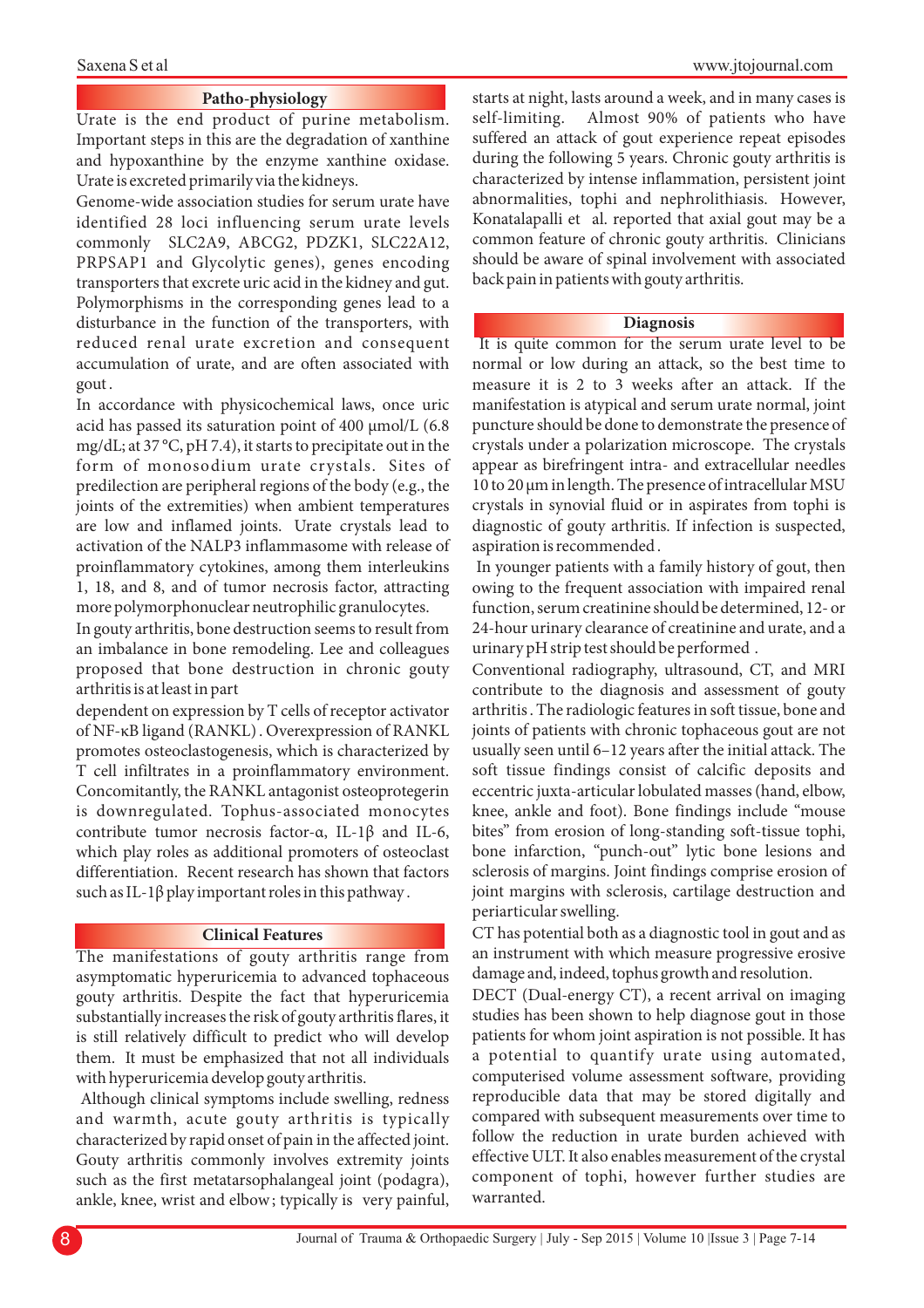.

ULTRASONOGRAPHY (USG) has an emerging role in gout, to both facilitate joint aspiration for confirmation of the presence of MSU crystals and measurement of tophi (if at accessible site) to monitor the efficacy of ULT. Typical features of tophi on USG include ovoid shape, hypoechoic border, stippled center, and lack of vascularity. The double-contour sign described by Thiele and Schlesinger on USG is yet to be recommended as a reliable diagnostic feature.

Ito et al. reported that 18 F-fluorodeoxyglucose positron emission tomography demonstrated focal uptake in multiple joints, including the bases of both big toes, and in dense masses in the juxta-articular soft tissue of the elbows in a patient with gouty arthritis with tophi.

# **Management Of Gouty Arthritis**

The protocol for management of gouty arthritis focuses on the following objectives:

(i) alleviating the pain and inflammation that accompanies acute gouty arthritis flares; (ii) preventing recurrence of gouty arthritis flares; and (iii) preventing urate crystal deposition by prescribing long-term ULT.

### **Lifestyle Modification**

Historically, gout was termed the "disease of kings" because it was associated with eating rich foods and consuming excessive alcoholic beverages. Modifications of lifestyle and diet are key components of gout management although they alone have a small urate-lowering effect. However, Su et al. have pointed out that, regardless of the many other relevant environmental and nutritional factors, gout involves homeostatic imbalance of essential trace elements caused by genetic factors and has a unique expression profile of these elements. Much epidemiological research has demonstrated alcohol drinks are independent risk factors for gout. Fructose , meat, seafood, sugar-sweetened soft drinks increase the risk of developing gout, whereas dairy products, coffee, and vitamin C seems to be protective against development of gout. A recent randomized controlled trial (RCT) has found that intact milk has an acute uricosuric urate lowering effect because it contains proteins in the form of casein, lactalbumin and orotic acid.

# **Treatment Of Acute Gout**

Acute attacks of gout should be treated resting the affected joint and treating them with ice, which has significant additional anti-inflammatory effect. The American College of Rheumatology (ACR) guidelines for the treatment of acute gout recommended initiating drug therapy within 24 hours of the onset of the acute attack (based on the consensus that early treatment leads to better outcome). It is proposed

that during the acute attack, ULT be continued without interruption. Pharmacological treatments, including NSAIDs and colchicine, are the most frequently used.

NSAIDs are commonly used in patients who do not have underlying comorbidities. The most important determinant of therapeutic success is how soon the NSAID is initiated, and that large enough dosages be given at the onset of symptoms and continued over a long period of time. In 2 studies comparing etoricoxib with indomethacin, etoricoxib 120 mg once daily was comparable with indomethacin 50 mg 3 times daily in treating acute gout. Studies comparing celecoxib (400 mg and 800 mg) and indomethacin 50 mg 3 times daily show equivalence between celecoxib and indomethacin. If the patient has a history of gastrointestinal ulcers or bleeding, proton pump inhibitors should be given in addition. However, the British Society for rheumatology and EULAR recommend NSAIDs as an option for prophylaxis of gouty arthritis flares. In addition, Zhou et al. reported that acupuncture combined with infrared irradiation is more effective than oral indomethacin for acute gouty arthritis as it provides significant analgesia without impairing liver function.

Colchicine, which blocks microtubule assembly and reduces transport of MSU crystals, is the standard medication for preventing flares during initiation of ULT. The US Food and Drug Administration approved colchicine for prophylaxis of gouty arthritis flares in 2009. Borstad and colleagues performed a randomized, double-blind, study on colchicines and experienced fewer flares over 6 months. However, the incidence of diarrhea was higher with colchicine group. Alternatively, so long as renal function is normal, colchicine may be given; at a dosage of 0.5 mg every 2 hours, this settles the gout attack

within 1 day for 80% of patients. However, high doses often lead to nausea and diarrhea but given up to three times at a dose of 0.5 mg/d, it is usually well tolerated and adequately effective. When administering colchicine with inhibitors of CYP3A4 or Pglycoprotein, dosage adjustment is also necessary because of the increased risk of colchicine-induced toxic effects.

Corticosteroids are commonly used in patients who cannot be treated with NSAIDs and/or colchicines. The American College of Rheumatology (ACR) Task Force Panel (TFP) recommended prednisolone at a dose of 0.5 mg/kg/d for 5 to 10 days, or for 2 to 5 days at this full dose followed by a 7to 10 day taper. Once symptoms are controlled, maintenance therapy is based on minimum doses and the shortest possible duration to avoid side-effects. Intra-articular corticosteroid are beneficial and useful in acute gout when 1 or 2 joints are inflamed ensuring that the joint is not infected.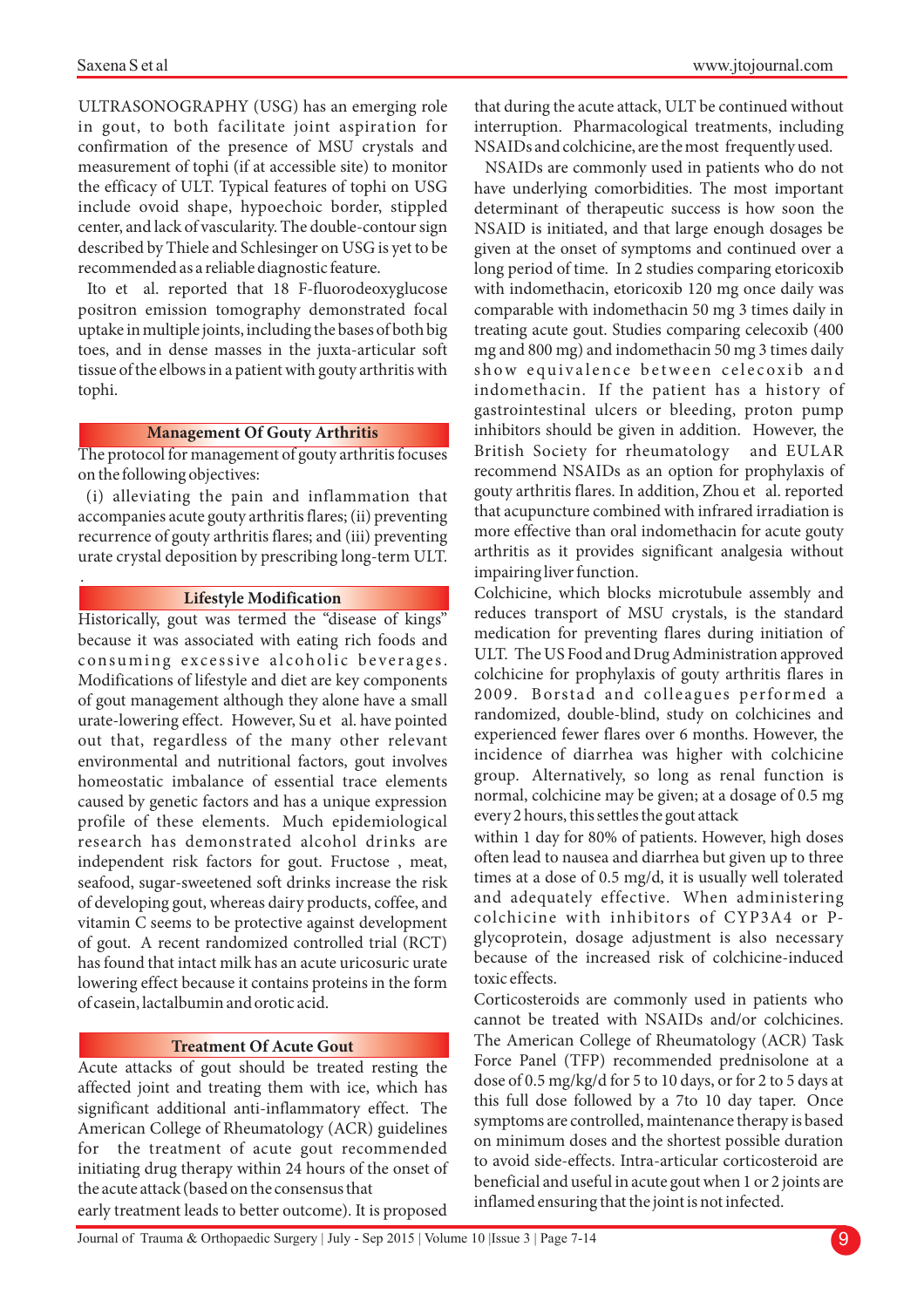Adrenocorticotropic hormone (ACTH) may inhibit gouty inflammation peripherally by activating the melanocortin type 3 receptor (MC3R) though exact mechanism of action is not well understood. A retrospective study of 33 patients who received ACTH for their acute gout or pseudogout attacks found that 40 IU administered intramuscularly every 8 hours for 1 to 14 days; a 97% resolution rate with the mean time to complete resolution was 5.5 days, and a relapse rate of 11% .

Current Interleukin-1β inhibitors in trials include anakinra, canakinumab, and rilonacept has now been shown to have a beneficial effect in gouty inflammation. Canakinumab is approved by the European Medicines Agency (EMEA) for the treatment of adult patients with frequent gout attacks in whom NSAIDs and colchicines are contraindicated, are not tolerated, or do not provide an adequate response, and in whom repeated courses of

corticosteroids are not appropriate. It is important to note that, although rilonacept and canakinumab both inhibit the IL-1β pathway, rilonacept also binds IL-1α whereas canakinumab binds selectively to IL-1β.

### **Long Term Management Of Gout**

Urate –Lowering Therapy (ULT): It is now generally accepted that persistent chronic inflammation is often present in patients with gouty arthritis, even when the patient is asymptomatic. Rapid changes in serum uric acid (SU) concentrations during the initial stages of ULT are associated with an increased risk of acute gouty arthritis flares. Becker and colleagues proposed that the increased flare rate that occurs when SU concentrations change rapidly because of ULT might be attributable to alterations in the physical or chemical state of pre-existing MSU crystals . According to this theory, when SU concentrations decrease the relative balance of remodeling and mechanical disruption alters the stability of tophi in the affected joint. Superficial MSU crystals dissolve, which exposes uncoated MSU crystals to synoviocytes and monocytes, stimulating expression of proinflammatory cytokines including IL-1 and IL-8.

Pharmacological ULT has traditionally been initiated in the interval between attacks because of concern that immediate urate reduction might worsen or prolong an ongoing attack. Although a recent small trial found no significant difference in symptoms or levels of inflammatory markers between patients started on allopurinol during an attack and those beginning treatment 2 weeks later. Neogi recommend the traditional approach, with only rare exception.

Serum Urate Goals and Monitoring:The most widely recommended serum urate goal-range during ULT is less than 6 mg/dl. A goal serum urate of less than 5 mg/dl is recommended for patients with tophi because these lesions signify more advanced gout, and lower serum urate levels are associated with more rapid tophus resolution. Recommendations for measurement of serum urate concentration 2 to 4 weeks after each dose adjustment and twice within the first 6 months after goal range is achieved.

Perez-Ruiz and colleagues have suggested that once gout symptoms and signs have resolved for several years, the goal of ULT may be reset at a higher level in the subsaturating range, allowing lower dose maintenance ULT.

# **Urate Lowering Pharmacological Strategies**

1)Reduction of uric acid production via xanthine oxidase inhibitors:

a) Allopurinol and its major active metabolite, oxypurinol both competitively inhibit xanthine oxidase activity and decreases rate of urate production, though less specific than febuxostat. Allopurinol should be gradually titrated up with the serum urate level being monitored. Treatment starts with 100 mg and depending on the urate value is increased by 50 to 100 mg per week until a maximum of 800 mg is reached. In a patient with reduced kidney function, the dosage must be matched to the glomerular filtration rate (GFR < 30 mL/min: 100 mg allopurinol every second day).

Most allopurinol-related skin rashes are mild, but skin rash can herald development of an allopurinol hypersensitivity reaction, including toxic epidermal necrolysis, Stevens-Johnson syndrome, and AHS (Allopurinol hypersensitivity syndrome) consisting of an erythematous rash, fever, hepatitis, eosinophilia, and acute renal failure. Risk factors for allopurinol hypersensitivity reactions include female gender, age, chronic kidney disease, diuretic therapy, recent initiation of allopurinol, and HLA-B\*5801 halotype. Although successful desensitization to allopurinol has been reported in patients with milder reactions, Neogi do not recommend densensitization in patients with prvious features of serious allopurinol hypersensitivity.

b) Febuxostat selectively inhibits both oxidized and reduced forms of xanthine oxidoreductase by noncompetitive mechanisms, thereby reducing serum urate levels and urinary uric acid excretion. Metabolism of febuxostat is mainly hepatic so it can be used in patients with renal failure. It has fewer drugdrug interactions and lastly in patients who have had (or are at high risk for) an allopurinol hypersensitivity reaction.

Randomized clinical trials have confirmed urate lowering efficacy and safety for febuxostat at once-daily doses ranging from 40 mg to 120 mg. Although 2012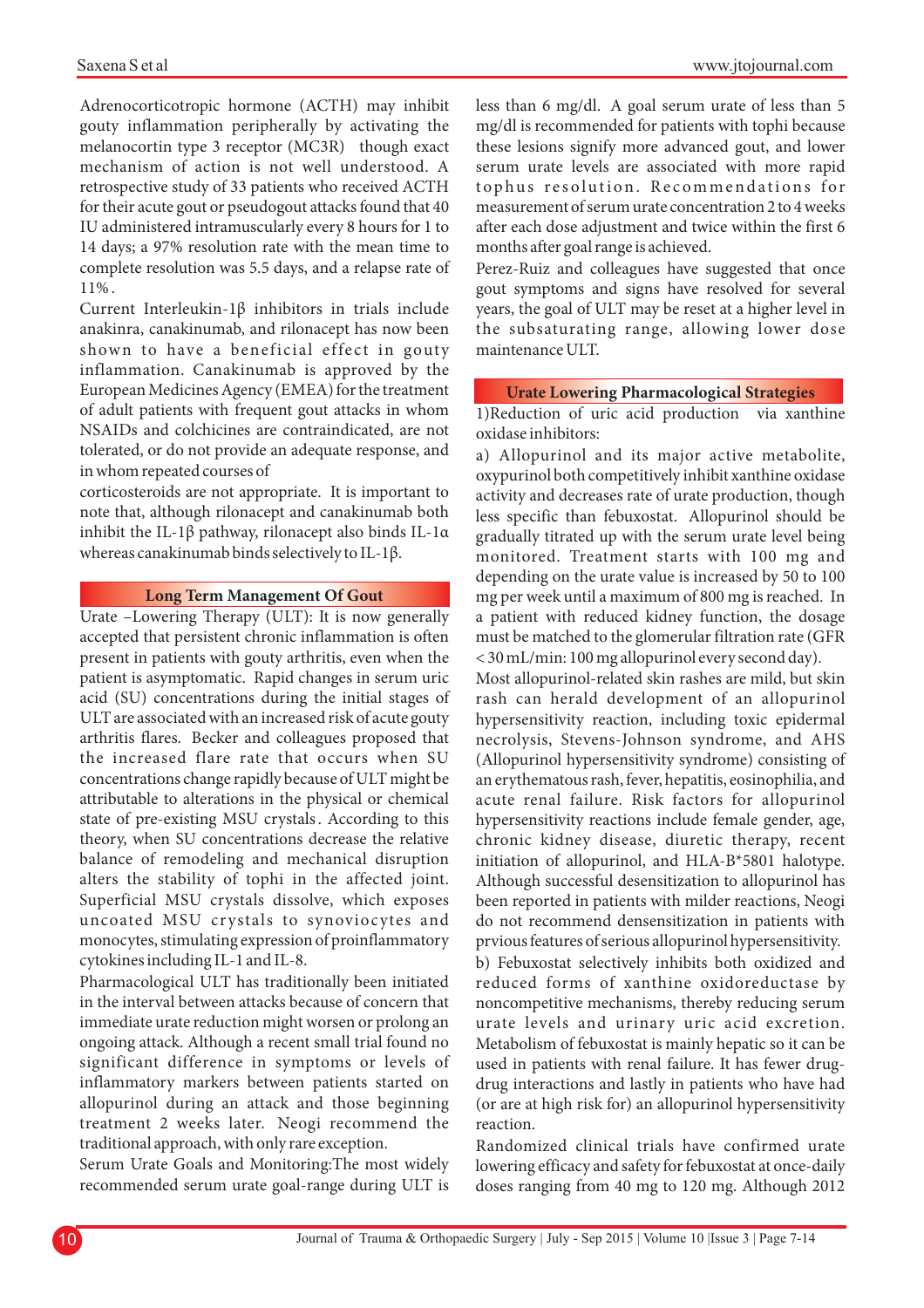American College of Rheumatology guidelines recommend either allopurinol and febuxostat as first line ULT agents.

2) Uricosuric agents: Probenecid, Benzbromarone, and Sulfinpyrazone

These are weak organic acids that promote uric acid clearance by inhibiting proximal tubule urate anion transporters that mediate urate reabsorption. These agents has been used sparingly because they are not first-line agents for patients with uric acid overproduction or high risk of urolithiasis, multiple daily dosing and drug-drug interactions are especially seen with probenecid.

Benzbromarone is highly effective, single-daily-dose agent including population having a substantial frequency of the HLA-B\*5801 risk halotype for severe allopurinol adverse reactions.

Adjunctive agents with uricosuric properties like Losartan and Fenofibrate can be useful in patients of gout with hypertension or hyperlipidemia. Vitamin C may also have a mild but persistent urate-lowering effect at doses as low as 500 mg daily.

# Recombinant Uricase Therapy:

Pegloticase is a modified porcine recombinant uricase which converts uric acid to allantoin. Repeated infusions (8 mg IV infusions biweekly) promote resorption of urate crystal deposits in tissues and reduce the body urate pool, with subsidence of the crystal-induced inflammatory and destructive processes mediating the clinical events of gout. There was high frequency of adverse events, most commonly gout flares and immune reactions. It should be considered for the patients with gout refractory to or intolerant of oral ULTs.

#### **Emerging Therapies**

Lesinurad is a uricosuric agent, major metabolite of nonnucleoside reverse transcriptase inhibitor, RDEA809 inhibits both URAT-1 and OAT4 transporters in the renal tubule. Two phase 2b trials of lesinurad on gout patients with renal impairment were conducted and demonstrated increased renal excretion of uric acid at 200, 400, and 600 mg daily doses, with no attributable serious adverse events.

Another multicenter open-label trial investigated the efficacy and safety of lesinurad in combination with febuxostat and demonstrated that combining drugs with complementary mechanisms of action produced significantly greater reductions in serum uric acid than increasing the dose of a single agent.

Ulodesine is an oral once-daily purine nucleoside phosphorylase inhibitor that blocks production of uric acid. A phase 2 trial tested the urate lowering effects of combining low-dose ulodesine (20, 40, and 80 mg/d) with various doses of allopurinol and observed synergistic reduction in serum urate achieving the target serum uric acid of less than 6.0 mg/dl.

Levotofisopam is the s-enantiomer of racemic tofisopam, a 2,3-benzodiazepine derivative showed urate-lowering capacity with acceptable safety and tolerability. An open-label phase

2a trial was carried out in 13 gouty subjects, and target urate level of less than 6.0 mg/dl was achieved in all the subjects.

Arhalofenate was noted to have uricosuric properties in test subjects, shown to inhibit the uric acid transporters URAT-1, OAT4, and OAT10. Four phase 2 trials of 3 to 6 months duration have been carried out and substantial uricosuria was demonstrated with decrease in serum urate ranging from 20% to 40%.

# **Anti-inflammatory Therapy In Gout**

Based on both experimental and clinical observations, IL-1β is the cytokine that is located at the start of the inflammatory cascade in gout. The NLRP3inflammasome is essential for the production of IL-1 $\beta$ when macrophages are incubated with monosodium urate crystals.

Anakinra is an IL-1 inhibitor with a half life of 4 to 6 hours. In a larger case series, more than 60% of patients reported a very satisfactory and rapid resolution of symptoms of acute gout. The overall impression is that it is able to control acute attacks that are refractory to corticosteroids.

Canakinumab is a humanized immunoglobulin G1 (IgG1) monoclonal antibody specific for IL-1 $\beta$  with a half life of around 28 days. Two publish studies (phase 2 and 3) concluded that a single dose of canakinumab (150 mg) was effective in relieving pain and symptoms of acute gout, and was superior to triamcinolone in terms of its rapid onset of action and reduction of subsequent gout flares.

Rilonacept (or IL-1 Trap)is a fusion protein formed by the ligand-binding domain of the extracellular part of IL-1R1 and IL-1 receptor accessory protein (IL-1RAcP) linked to the Fc portion of human IgG1 with half-life of 9 days has been approved for the use in the treatment of acute gout in Europe. It was initially reported to be effective for chronic gouty arthritis in ; in a subsequent study of acute gout, when rilonacept was compared with indomethacin or the combination of both, it was

not shown to be superior to the comparator.

# Caspase Inhibitors:

Caspases (caspase-1 and -5) are necessary for the intracellular processing of pro-IL-1β secretion, and its inhibition will block IL-1 $\beta$  secretion. However there are only scant reports documenting their clinical efficacy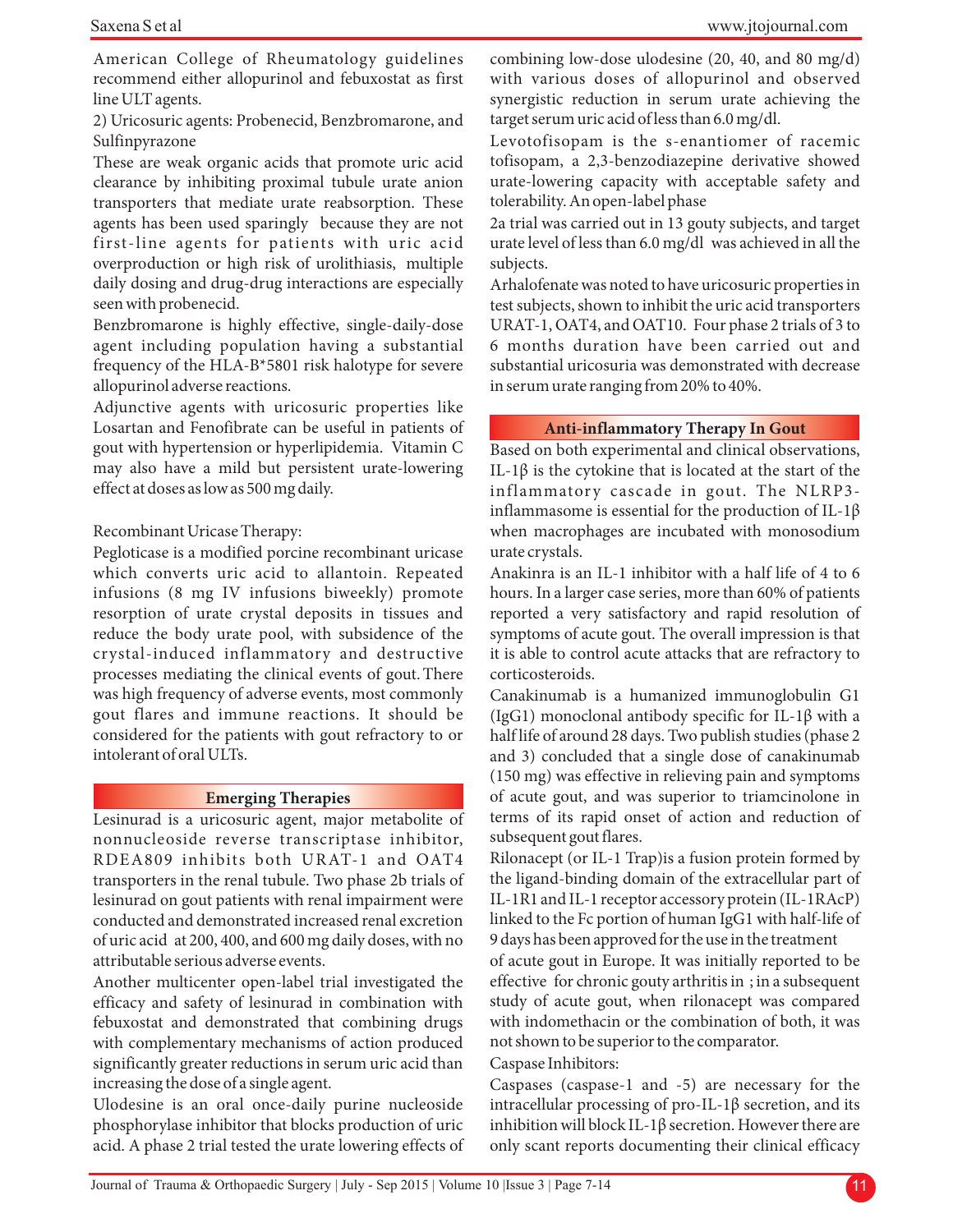in humans, even though these inhibitors were effective in animal models of inflammation. One potential problem might be cross-reactivity with other caspases. Clinical Relevance:

The significance of this article is to have a thorough understanding of pathology, diagnosis and various treatment modalities essential for optimal individualization of management regimens. The goal of treatment is to diminish the body's stores of uric acid cr ystal deposits and thereby to prevent the inflammatory processes that they cause, which lead to structural alterations.

# **References**

1. Fang ZH, Waizy H. Current concepts in the treatment of gouty arthritis. Orthopaedic surgery. 2013;5(1):6-12.

2. Tausche AK, Jansen TL, Schroder HE, Bornstein SR, Aringer M, Muller-Ladner U. Gout--current diagnosis and treatment. Deutsches Arzteblatt international. 2009;106(34-35):549-55.

3. Choi HK, Curhan G. Independent impact of gout on mortality and risk for coronary heart disease. Circulation. 2007;116(8):894-900.

4. Zhang W, Doherty M, Bardin T, Pascual E, Barskova V, Conaghan P, et al. EULAR evidence based recommendations for gout. Part II: Management. Report of a task force of the EULAR Standing Committee for International Clinical Studies Including Therapeutics (ESCISIT). Annals of the rheumatic diseases. 2006;65(10):1312-24.

5. Jordan KM, Cameron JS, Snaith M, Zhang W, Doherty M, Seckl J, et al. British Society for Rheumatology and British Health Professionals in Rheumatology guideline for the management of gout. Rheumatology. 2007;46(8):1372-4.

6. Neogi T. Gout and crystal arthropathies. Rheumatic diseases clinics of North America. 2014;40(2):xv-xvi.

7. Choi HK, Mount DB, Reginato AM, American College of P, American Physiological S. Pathogenesis of gout. Annals of internal medicine. 2005;143(7):499- 516.

8. Harris MD, Siegel LB, Alloway JA. Gout and hyperuricemia. American family physician. 1999;59(4):925-34.

9. Lee SJ, Nam KI, Jin HM, Cho YN, Lee SE, Kim TJ, et al. Bone destruction by receptor activator of nuclear factor kappaB ligand-expressing T cells in chronic gouty arthritis. Arthritis research & therapy. 2011;13(5):R164.

10. Terkeltaub R, Sundy JS, Schumacher HR, Murphy F, Bookbinder S, Biedermann S, et al. The interleukin 1 inhibitor rilonacept in treatment of chronic gouty arthritis: results of a placebo-controlled, monosequence crossover, non-randomised, singleblind pilot study. Annals of the rheumatic diseases. 2009;68(10):1613-7.

11. Mandell BF. Clinical manifestations of hyperuricemia and gout. Cleveland Clinic journal of medicine. 2008;75 Suppl 5:S5-8.

12. Martinon F. Update on biology: uric acid and the activation of immune and inflammatory cells. Current rheumatology reports. 2010;12(2):135-41.

13. Schlesinger N. Diagnosing and treating gout: a review to aid primary care physicians. Postgraduate medicine. 2010;122(2):157-61.

14. Li-Yu J, Clayburne G, Sieck M, Beutler A, Rull M, Eisner E, et al. Treatment of chronic gout. Can we determine when urate stores are depleted enough to prevent attacks of gout? The Journal of rheumatology. 2001;28(3):577-80.

15. Konatalapalli RM, Lumezanu E, Jelinek JS, Murphey MD, Wang H, Weinstein A. Correlates of axial gout: a cross-sectional study. The Journal of rheumatology. 2012;39(7):1445-9.

16. Urano W, Yamanaka H, Tsutani H, Nakajima H, Matsuda Y, Taniguchi A, et al. The inflammatory process in the mechanism of decreased serum uric acid concentrations during acute gouty arthritis. The Journal of rheumatology. 2002;29(9):1950-3.

17. Borstad GC, Bryant LR, Abel MP, Scroggie DA, Harris MD, Alloway JA. Colchicine for prophylaxis of acute flares when initiating allopurinol for chronic gouty arthritis. The Journal of rheumatology. 2004;31(12):2429-32.

18. Zhang W, Doherty M, Pascual E, Bardin T, Barskova V, Conaghan P, et al. EULAR evidence based recommendations for gout. Part I: Diagnosis. Report of a task force of the Standing Committee for International Clinical Studies Including Therapeutics (ESCISIT). Annals of the rheumatic diseases. 2006;65(10):1301-11.

19. Lumbreras B, Pascual E, Frasquet J, Gonzalez-Salinas J, Rodriguez E, Hernandez-Aguado I. Analysis for crystals in synovial fluid: training of the analysts results in high consistency. Annals of the rheumatic diseases. 2005;64(4):612-5.

20. Becker MA, Ruoff GE. What do I need to know about gout? The Journal of family practice. 2010;59(6 Suppl):S1-8.

21. Tausche AK, Unger S, Richter K, Wunderlich C, Grassler J, Roch B, et al. [Hyperuricemia and gout: diagnosis and therapy]. Der Internist. 2006;47(5):509- 20; quiz 21.

22. Graessler J, Graessler A, Unger S, Kopprasch S, Tausche AK, Kuhlisch E, et al. Association of the human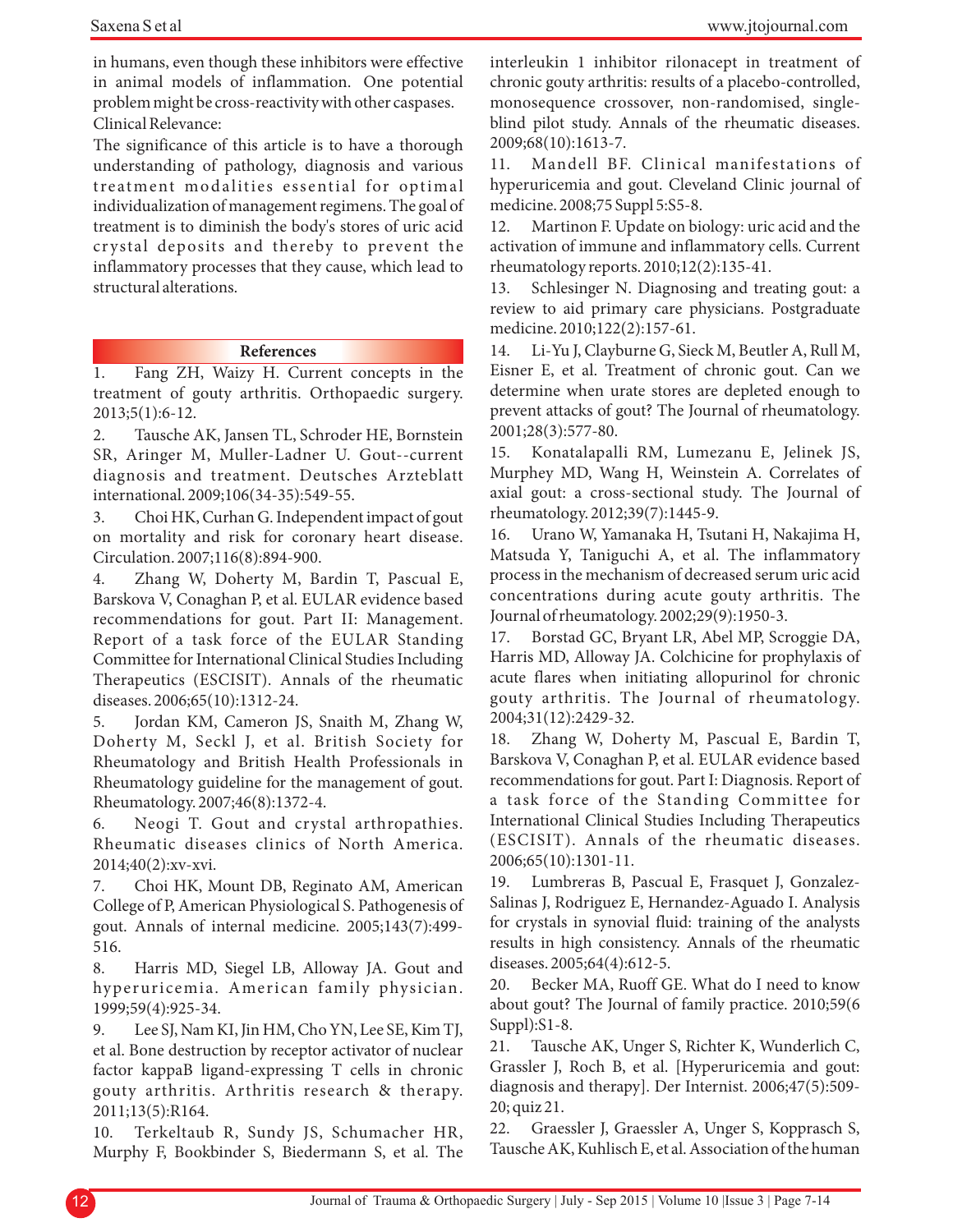urate transporter 1 with reduced renal uric acid excretion and hyperuricemia in a German Caucasian population. Arthritis and rheumatism. 2006;54(1):292- 300.

23. Thiele RG. Role of ultrasound and other advanced imaging in the diagnosis and management of gout. Current rheumatology reports. 2011;13(2):146- 53.

24. Manger B, Lell M, Wacker J, Schett G, Rech J. Detection of periarticular urate deposits with dual energy CT in patients with acute gouty arthritis. Annals of the rheumatic diseases. 2012;71(3):470-2.

25. Choe JY, Lee GH, Kim SK. Radiographic bone damage in chronic gout is negatively associated with the inflammatory cytokines soluble interleukin 6 receptor and osteoprotegerin. The Journal of rheumatology. 2011;38(3):485-91.

26. Ito K, Minamimoto R, Morooka M, Kubota K. A case of gouty arthritis to tophi on 18F-FDG PET/CT imaging. Clinical nuclear medicine. 2012;37(6):614-7.

27. Wortmann RL. The management of gout: it should be crystal clear. The Journal of rheumatology. 2006;33(10):1921-2.

28. Su M, Zhang T, Zhao T, Li F, Ni Y, Wang X, et al. Human gouty arthritis is associated with a distinct serum trace elemental profile. Metallomics : integrated biometal science. 2012;4(3):244-52.

29. Dalbeth N, Wong S, Gamble GD, Horne A, Mason B, Pool B, et al. Acute effect of milk on serum urate concentrations: a randomised controlled crossover trial. Annals of the rheumatic diseases. 2010;69(9):1677-82.

30. Garrel DR, Verdy M, PetitClerc C, Martin C, Brule D, Hamet P. Milk- and soy-protein ingestion: acute effect on serum uric acid concentration. The American journal of clinical nutrition. 1991;53(3):665- 9.

31. Schlesinger N. Response to application of ice may help differentiate between gouty arthritis and other inflammatory arthritides. Journal of clinical rheumatology : practical reports on rheumatic & musculoskeletal diseases. 2006;12(6):275-6.

32. Khanna D, Khanna PP, Fitzgerald JD, Singh MK, Bae S, Neogi T, et al. 2012 American College of Rheumatology guidelines for management of gout. Part 2: therapy and antiinflammatory prophylaxis of acute gouty arthritis. Arthritis care & research. 2012;64(10):1447-61.

33. Schumacher HR, Berger MF, Li-Yu J, Perez-Ruiz F, Burgos-Vargas R, Li C. Efficacy and tolerability of celecoxib in the treatment of acute gouty arthritis: a randomized controlled trial. The Journal of rheumatology. 2012;39(9):1859-66.

34. Zhou L, Xu QF, Zhang WS. [Comparative

observation of the efficacy on acute gouty arthritis between acupuncture combined with infrared irradiation and western medicine]. Zhongguo zhen jiu = Chinese a cupuncture & moxibustion. 2011;31(9):787-9.

35. Wertheimer AI, Davis MW, Lauterio TJ. A new perspective on the pharmacoeconomics of colchicine. Current medical research and opinion. 2011;27(5):931- 7.

36. Getting SJ, Christian HC, Flower RJ, Perretti M. Activation of melanocortin type 3 receptor as a molecular mechanism for adrenocorticotropic hormone efficacy in gouty arthritis. Arthritis and rheumatism. 2002;46(10):2765-75.

37. Ritter J, Kerr LD, Valeriano-Marcet J, Spiera H. ACTH revisited: effective treatment for acute crystal induced synovitis in patients with multiple medical problems. The Journal of rheumatology. 1994;21(4):696-9.

38. Becker MA, MacDonald PA, Hunt BJ, Lademacher C, Joseph-Ridge N. Determinants of the clinical outcomes of gout during the first year of uratelowering therapy. Nucleosides, nucleotides & nucleic acids. 2008;27(6):585-91.

39. Martinon F, Petrilli V, Mayor A, Tardivel A, Tschopp J. Gout-associated uric acid crystals activate the NALP3 inflammasome. Nature. 2006;440(7081):237-41.

40. Taylor TH, Mecchella JN, Larson RJ, Kerin KD, Mackenzie TA. Initiation of allopurinol at first medical contact for acute attacks of gout: a randomized clinical trial. The American journal of medicine. 2012;125(11):1126-34 e7.

41. Khanna D, Fitzgerald JD, Khanna PP, Bae S, Singh MK, Neogi T, et al. 2012 American College of Rheumatology guidelines for management of gout. Part 1: systematic nonpharmacologic and pharmacologic therapeutic approaches to hyperuricemia. Arthritis care & research. 2012;64(10):1431-46.

42. Yamanaka H, Japanese Society of G, Nucleic Acid M. Japanese guideline for the management of hyperuricemia and gout: second edition. Nucleosides, nucleotides & nucleic acids. 2011;30(12):1018-29.

43. Perez-Ruiz F, Herrero-Beites AM, Carmona L. A two-stage approach to the treatment of hyperuricemia in gout: the "dirty dish" hypothesis. Arthritis and rheumatism. 2011;63(12):4002-6.

44. Hande KR, Noone RM, Stone WJ. Severe allopurinol toxicity. Description and guidelines for prevention in patients with renal insufficiency. The American journal of medicine. 1984;76(1):47-56.

45. Takahashi S, Moriwaki Y, Yamamoto T, Tsutsumi Z, Ka T, Fukuchi M. Effects of combination treatment using anti-hyperuricaemic agents with fenofibrate